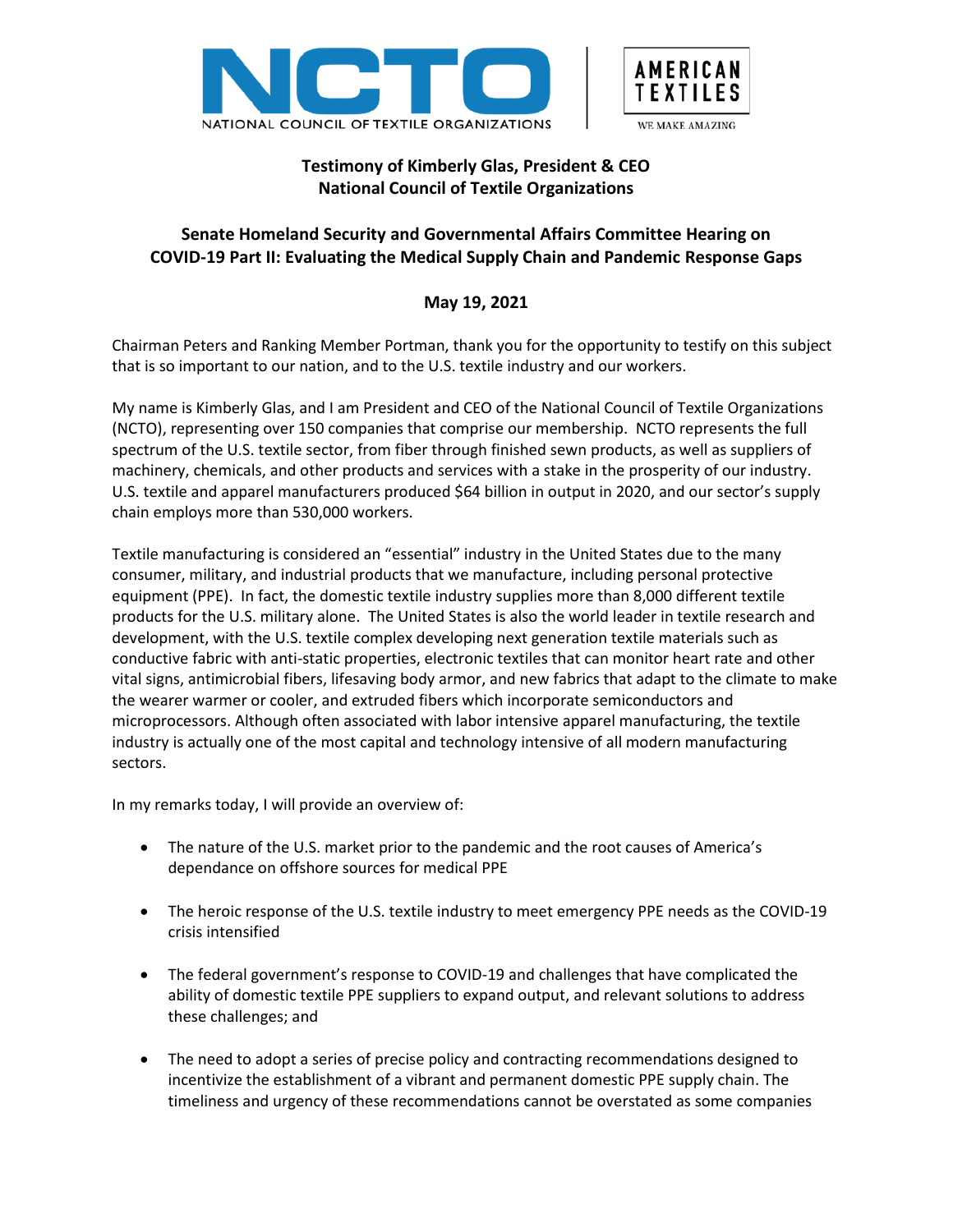who stepped up to respond to this crisis are facing bankruptcy. These proposals include, but are not limited to:

- Create strong domestic procurement rules for federal PPE purchases and other essential products substantially similar to the Berry Amendment and the Kissell Amendment which require 100% US content from fiber production forward;
- Implement forward-looking policies to shore up the Strategic National Stockpile and issue long-term contracts to incentivize investment in the domestic PPE manufacturing base;
- Centralize contracting processes and standardize vetting procedures (purchasing fully made in America PPE);
- Create federal incentives for private sector hospitals and large provider networks to purchase domestically-produced PPE, the predominant critical purchaser of PPE in nonpandemic times;
- Continue to deploy the Defense Production Act to shore up the textile industrial base from raw materials to end products for all essential products. Provide other incentives to bolster this manufacturing industrial base -- a strong domestic textile industry will ensure the United States can respond in a crisis and beyond;
- Ensure we have strong trade policies and address dumping of imports and counterfeit/illegal products;
- Expedite and prioritize regulatory approvals for US PPE manufacturers to strengthen the depth and diversity of 100% US-made PPE offerings.

We particularly want to note the passage of the Portman-Peters Make PPE in America Act, that was reported out of committee last week. We cannot thank the committee enough for your unanimous support and we want to work closely with you to get this bill enacted into law quickly. This essential legislation as well as the other policies noted above will help ensure we have a strong healthcare industrial base long after the pandemic is over.

## *Catastrophic PPE Shortages: How Did We Get Here?*

U.S. textile manufacturers compete in one of the most unbalanced economic playing fields of any industrial manufacturing segment. NCTO has long called for a review of U.S. trade policy and the negative ramifications for the U.S. industrial base that stem from the aggressive, predatory practices of many of our foreign competitors and the lack of reciprocal market access for our products abroad.

The United States is the largest single-country importer of textile and apparel products overall as well as of PPE specifically. In 2019, the U.S. imported nearly \$125 billion of textiles and apparel—a record high—and ran a trade deficit of \$102 billion.<sup>1</sup> Furthermore, textiles and apparel ranks third, behind only electronics and transportation equipment, in terms of annual contribution to the U.S. trade deficit.<sup>2</sup> Notably, all of the top five contributors to the U.S. textile trade deficit are low-cost Asian producers, with China alone accounting for almost half of the deficit in our sector.

<sup>1</sup> OTEXA Trade Balance Report

 $2$  U.S. International Trade Commission, U.S. Trade by Industry Sector and Selected Trading Partners for 2018, [https://www.usitc.gov/research\\_and\\_analysis/tradeshifts/2018/us\\_trade\\_by\\_industry.pdf](https://www.usitc.gov/research_and_analysis/tradeshifts/2018/us_trade_by_industry.pdf)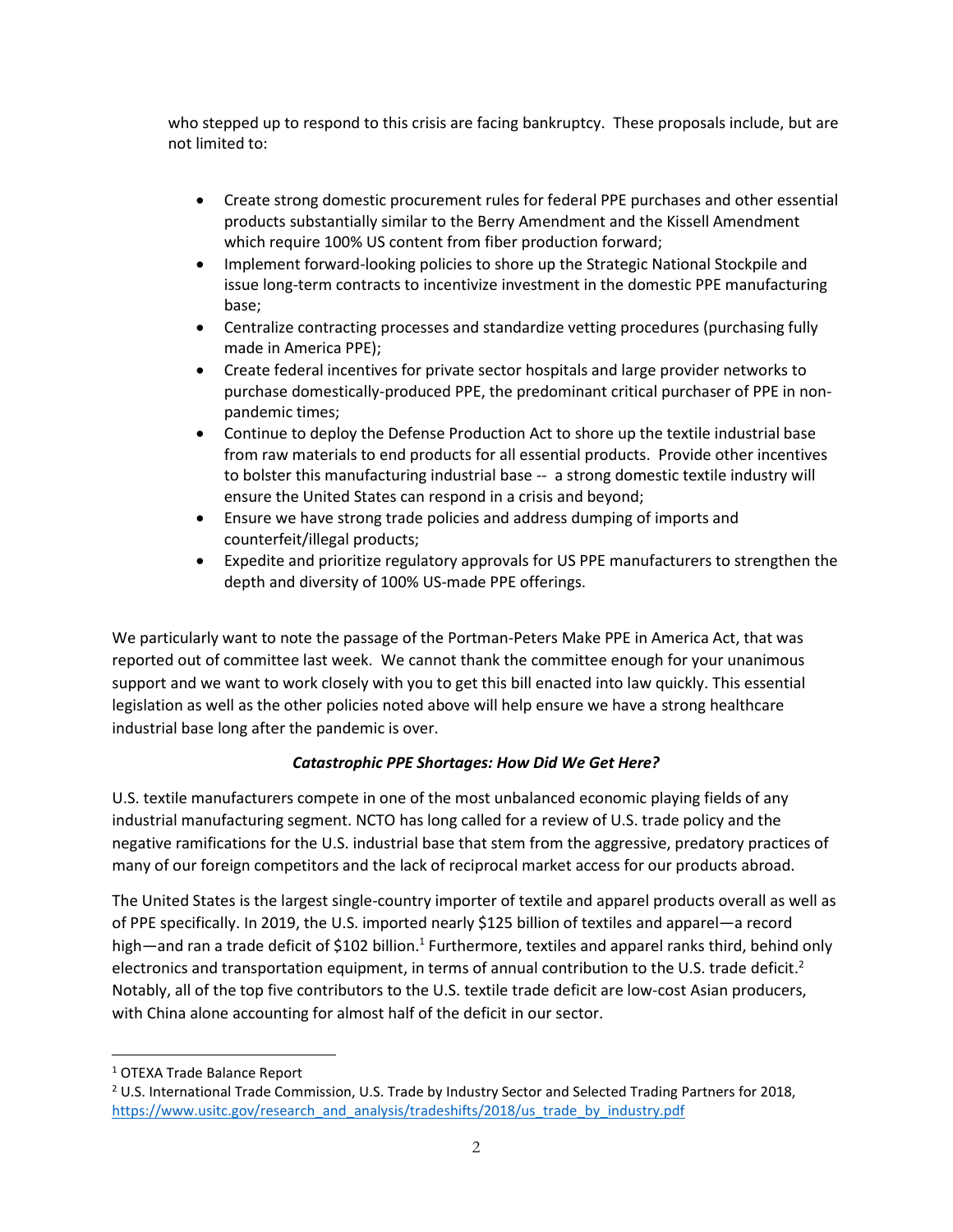| Top 5 Contributors to U.S. Trade Deficit<br>in Textile & Apparel (Billion \$) (2019) |                      |            |
|--------------------------------------------------------------------------------------|----------------------|------------|
| Country                                                                              | <b>Trade Balance</b> | % of Total |
| China                                                                                | $-542.3$             | 42%        |
| Vietnam                                                                              | $-514.6$             | 14%        |
| India                                                                                | $-58.6$              | 8%         |
| Bangladesh                                                                           | $-56.2$              | 6%         |
| Indonesia                                                                            | $-54.7$              | 5%         |
| World                                                                                | $-5102.0$            |            |

Source: U.S. Dept. of Commerce, Office of Textiles and Apparel,

Trade Balance Report

A confluence of major economic developments and various U.S. policy initiatives drove the massive expansion of foreign penetration into the U.S. textile and apparel market that began in the late 1990s and extended through the 2008 recession and beyond. Key U.S. policy decisions greatly exacerbated the contraction of U.S. textile and apparel manufacturing, including:

- January 1995 WTO Multi-Fiber Arrangement Textile Quota phase-outs began
- December 2001 China joins the WTO
- December 2001 Vietnam is granted temporary normal trade relations status with the U.S.
- January 2005 WTO Textile Quota phase-outs completed
- January 2007 Congress approves Permanent Normal Trade Relations (PNTR) for Vietnam

The compounding damage associated with these policy factors to the U.S. textile industry in the 1997- 2009 timeframe was severe. Over this period, U.S. textile and apparel production declined by 61 percent, employment decreased by a staggering 69 percent, exports fell by 15 percent, and the trade deficit in these products increased by 82 percent. This devastating downturn took place even as U.S. consumption of textile and apparel goods was expanding, with the U.S. population growing by nearly 12 percent and GDP up by almost 30 percent over the same time span.<sup>3</sup>

Following this period of precipitous declines, the industry has stabilized and in fact made a significant recovery in terms of overall output and exporting. However, the U.S. textile industry continues to be undermined by our competitors in the global textile and apparel supply chain, namely Asian countries that often grant limited access to their own markets, while employing a wide range of unfair trade practices, including, but not limited to: exploitative labor practices, government-subsidized production,

<sup>3</sup> [http://www.ncto.org/wp-content/uploads/2017/05/2017-05-10-Joint-Textile-Association-Trade-Deficit-](http://www.ncto.org/wp-content/uploads/2017/05/2017-05-10-Joint-Textile-Association-Trade-Deficit-Submission.pdf)[Submission.pdf](http://www.ncto.org/wp-content/uploads/2017/05/2017-05-10-Joint-Textile-Association-Trade-Deficit-Submission.pdf)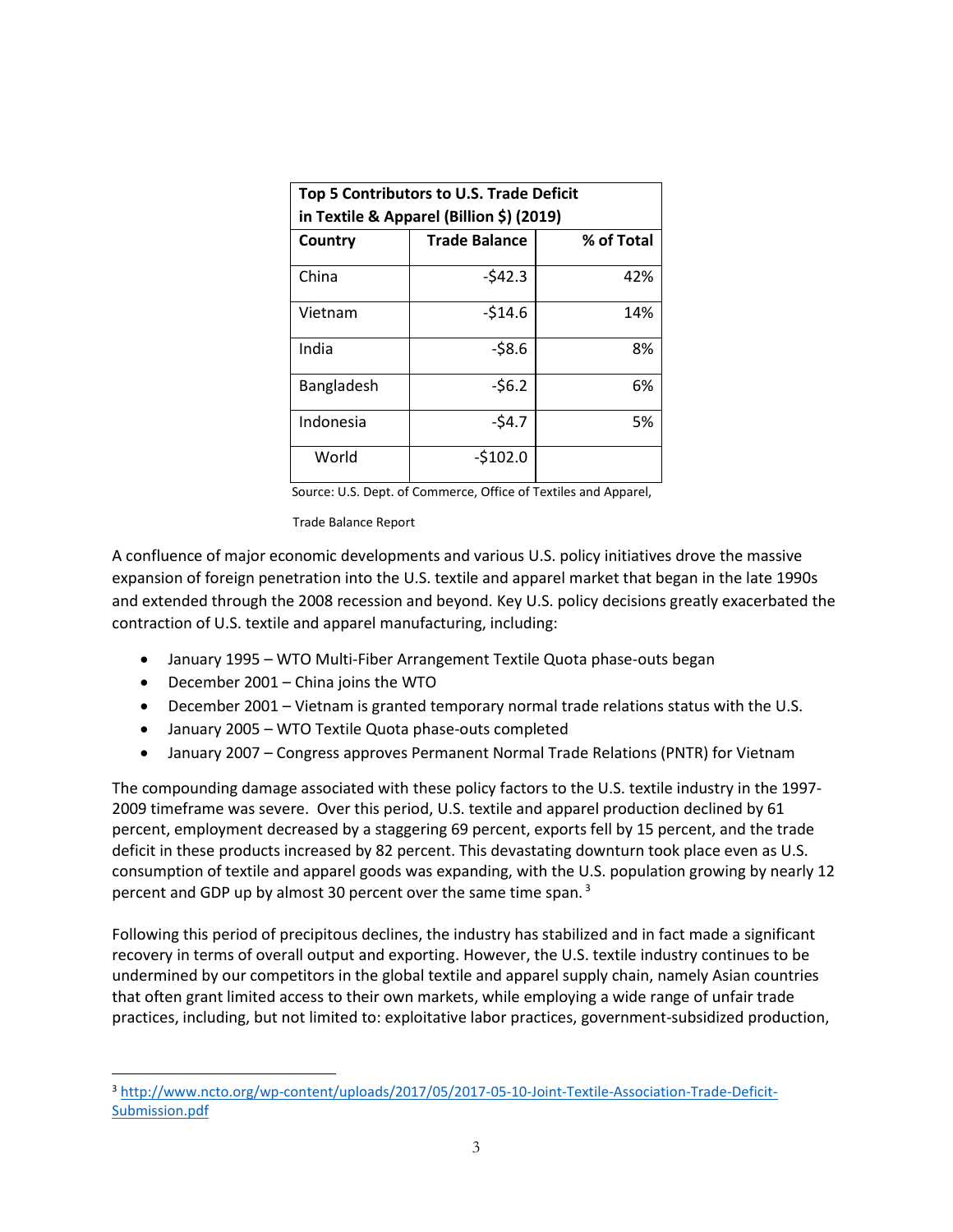state-owned enterprises, currency manipulation, intellectual property theft, and lax or non-existent environmental standards.

The situation regarding PPE trade tracks along the same trends. According to a recent WTO report, the United States was the top importer of "personal protective products" in 2019 at over \$19 billion, followed by Germany at \$11 billon. The WTO report also demonstrated that the largest exporter of PPE by far was China at \$25 billion in 2019. <sup>4</sup>

According to PPE trade data now being tracked and reported by the Department of Commerce Office of Textiles & Apparel (OTEXA), U.S. imports of PPE grew from \$4.8 billion in 2019 to \$20.4 billion in 2020, an increase of 325 percent. Imports from China specifically jumped from \$1.6 to \$13.7 billion, up 756 percent to capture a two-thirds share of the U.S. PPE import market in 2020. The chart below further breaks down U.S. PPE import data by quarter to demonstrate the dramatic uptick in imports from China and their market share.<sup>5</sup>



China's PPE sector has clearly benefited from state planning and predatory trade practices. Their "Made in China 2025" industrial policies were designed to nationalize and corner market share for these products, and these sectors have been further bolstered by massive government subsidies. In addition, there is now clear evidence that China's PPE sector is tied to slave labor atrocities associated with the oppression of Uyghur and other ethnic minority groups in the Xinjiang province.

#### *U.S. Textile Industry's Response to COVID-19*

<sup>4</sup> World Trade Organization, Trade in Medical Goods in the Context of Tackling COVID-19, Accessed at [https://www.wto.org/english/news\\_e/news20\\_e/rese\\_03apr20\\_e.pdf](https://www.wto.org/english/news_e/news20_e/rese_03apr20_e.pdf) 

<sup>5</sup> U.S. Commerce Department Office of Textiles & Apparel, Personal Protective Equipment (PPE) Report and U.S. International Trade Commission Data Web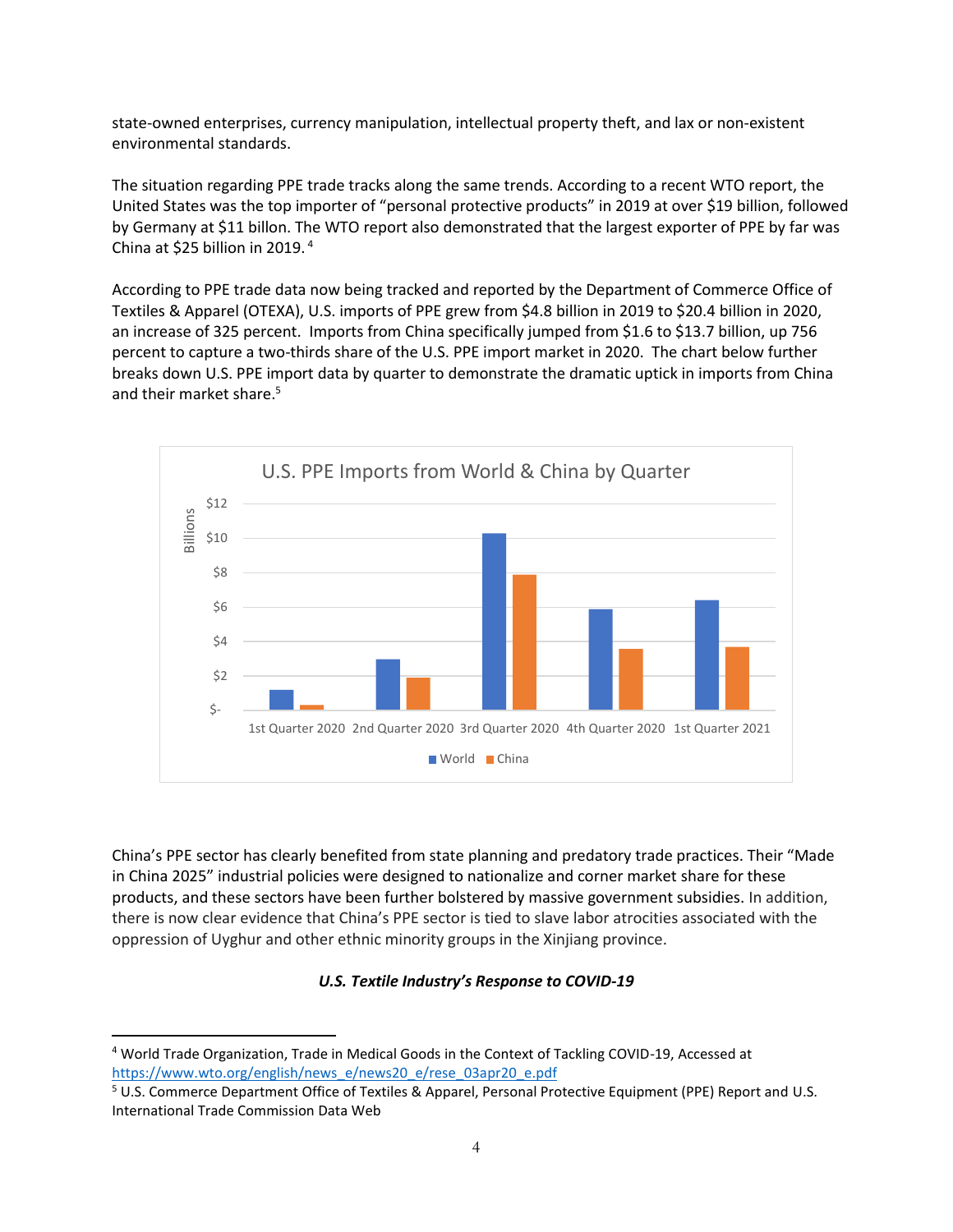Noting the focus of today's hearing, there is much to learn from studying and acknowledging the overwhelming challenges the U.S. industrial base confronted at the onset of the pandemic. Massive PPE shortages were a direct function of allowing PPE supply chains to move offshore. A lack of focused public policy to bolster this essential manufacturing in the U.S. directly jeopardized the health and safety of our healthcare workers when global supply chains broke down. China's sheer dominance in the marketplace for these essential items further exacerbated the crisis when they chose to place export controls on PPE and raw materials as global demand surged, leading to shocking headlines revealing nurses wearing garbage bags and reusing or foregoing N95 masks.

As the United States faced devastating PPE shortages last spring, our industry received pleas from the highest levels of government to nurses and doctors on the front lines, asking for immediate assistance. The U.S. textile industry was honored to step forward and answer America's call during this time of national emergency. U.S. textile manufacturers quickly mobilized to find innovative solutions to the crisis, proactively retooling production lines and retraining workers to provide U.S.-made PPE to frontline medical workers and were critical suppliers to the U.S. government, including FEMA, the Strategic National Stockpile (SNS), and the Defense Department's (DoD) procurement office, known as the Defense Logistics Agency (DLA). They put aside competitive differences to construct multi-company PPE supply chains virtually overnight. In doing so, our members were able to manufacture and supply over 1 billion urgently needed items including face masks, isolation gowns, testing swabs, and their textile components at a time when global supply failed to meet the needs this crisis required.

Despite all their PPE production efforts, many U.S. textile companies were confronted with idle capacity, rampant cancellation of orders, plant closures, and workers being furloughed at the height of the pandemic. Orders for the military also declined because of COVID restrictions.

While there was some improvement in the latter months of 2020 and moving into 2021, sales are still not back to pre-pandemic levels. For the full calendar year 2020, clothing sales were down \$70 billion, or 26 percent, compared to 2019.<sup>6</sup> This historic downturn in demand led to many U.S. textile manufacturers operating at barely 10 percent of existing capacity beginning in March 2020. The collapse in demand has been felt throughout the entirety of the supply chain.

These grim statistics lead to the conclusion that U.S. textile manufacturers have suffered as much as any single segment of the U.S. economy because of the COVID crisis. Noting that our ability to make PPE long term in the United States depends on the overall health of a strong domestic textile industry, we must use all the tools necessary to ensure this manufacturing sector and other key sectors survive and thrive long after this pandemic is over.

This challenge is exacerbated now that PPE orders in the public and private sectors have largely subsided. With China re-exerting its dominance in the marketplace and as vaccines continue to be deployed, many companies are sitting with idle equipment purchased during the pandemic while struggling with legitimate concerns over the long-term viability of producing PPE in the United States. Other companies are wondering what the future holds for production moving into next year and the years to come. **Despite all the efforts that have been taken to re-establish domestic PPE production since the start of the pandemic, unless a number of critical policy solutions are advanced now it is clear that China will cement and expand its global dominance in the marketplace for these products for decades to come.** Our industry has a strong

<sup>6</sup> Ibid.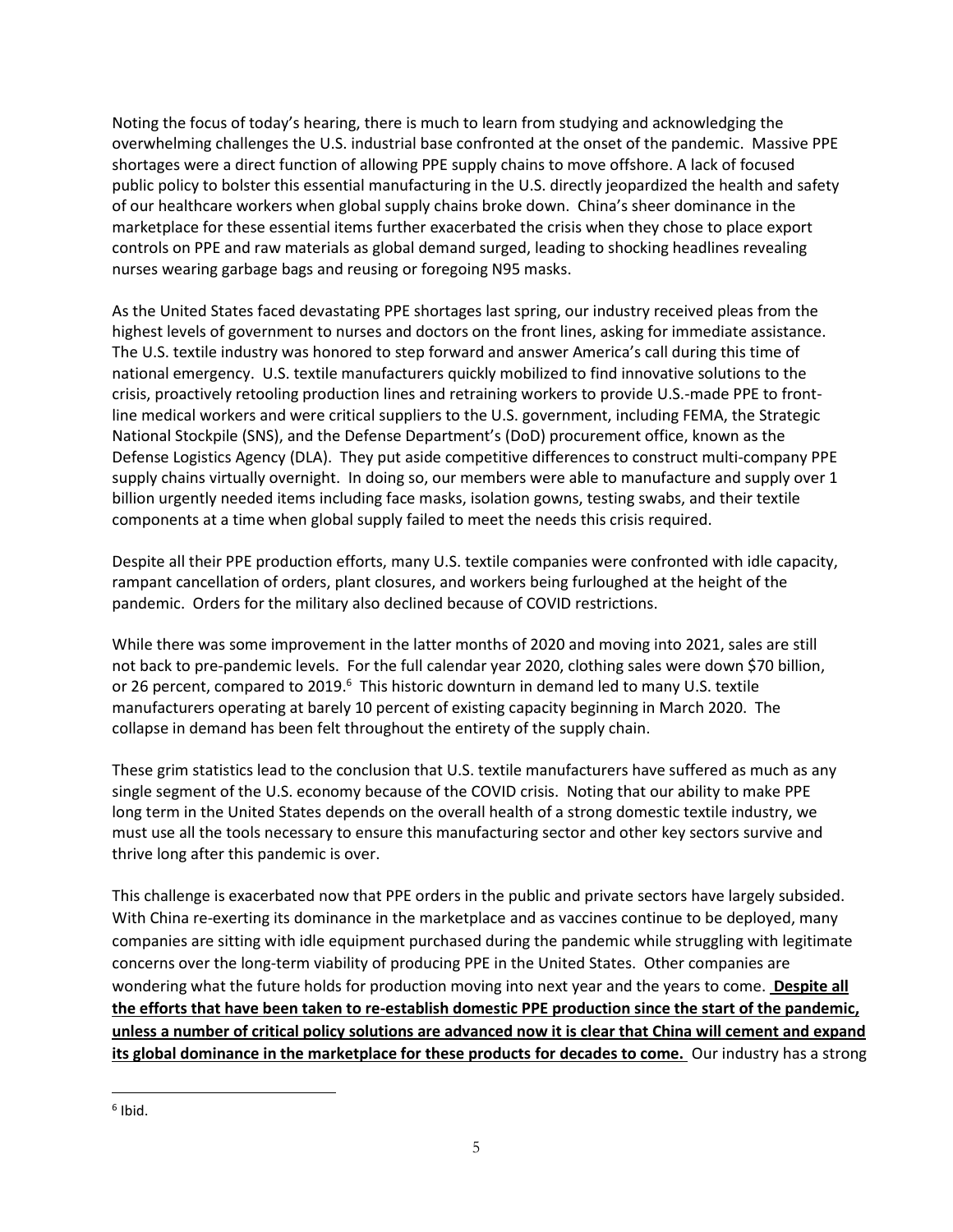sense of urgency to work with Congress and the Administration about getting key timely policies enacted before we, as a nation, are left vulnerable again.

## *Federal Government's Response to COVID-19*

I would like to address our industry's experience partnering with the federal government over the past 14 months to mobilize and expedite PPE production, navigate the federal procurement process, and attempt to preserve these critical, reconstituted supply chains here in the U.S. permanently. It is our hope that this feedback will help inform the committee's work on identifying and supporting the various industry supply chains that make up our public health industrial base and how to fill response gaps.

**Engagement Pre-Pandemic:** To begin, I can briefly address the extent of our interaction with the federal government on public health supply chain management prior to the pandemic. In short, there was not much engagement to speak of for these products. The U.S. textile industry is a major supplier to the U.S. military, providing all of the mission critical textile-based needs for our warfighters, including uniforms, combat gear, carbon fiber-based ballistic protection, and beyond. The U.S. has long recognized the adverse national security implications of foreign supply chains on our military readiness. A military buy-American statute known as the Berry Amendment requires 100% US content in procurement, from raw inputs forward, which ensures U.S. content producers remain viable at all levels of the supply chain, and we maintain the workforce capable of manufacturing these items.

By contrast, we are not aware of any similar efforts to prioritize the domestic public health industrial base prior to the pandemic through supply chain mapping, identification of essential products, regular engagement with vital industrial sectors, or creating domestic purchasing requirements and investment incentives for manufacturers of textile-based PPE and manufacturers of essential medical supplies. Prior to the pandemic, few domestic suppliers had contracts with the federal government for PPE production or understood the Defense Production Act (DPA) and how it could be utilized. We must continue to foster these dialogues with industry in a detailed fashion in order to bolster the industrial base for essential products. As this committee looks for a model to adopt for valuing and advancing domestic production of vital items, we recommend looking to the work the Defense Department undertakes in industrial preparedness and, if critical areas for raw materials and end products are identified, continue to expand the industrial base using DPA and other mechanisms. We also believe gaps that have been identified in our textile defense industrial base must be further bolstered with U.S. government assistance. A strong defense industrial base creates a strong PPE industrial base.

**Engagement During the Pandemic:** It is important to note that, in a pandemic unlike anything experienced before in our lifetimes, even a fine-tuned federal procurement process may have challenges as the U.S. government attempted to respond to crises on multiple fronts.

As China was rationing its exports for both PPE and the raw materials to make PPE, we saw American nurses wearing makeshift trash bags for protection, and the realization was taking hold that 30 years of globalization with the Chinese dominating the marketplace left us extremely vulnerable and reliant on foreign supply chains when we needed these products the most.

In early March 2020, we began receiving urgent requests from domestic manufacturers, the federal government, members of Congress, state and local officials, and healthcare providers from across the country who were all looking for ways to solve this country's severe PPE shortage. NCTO played a key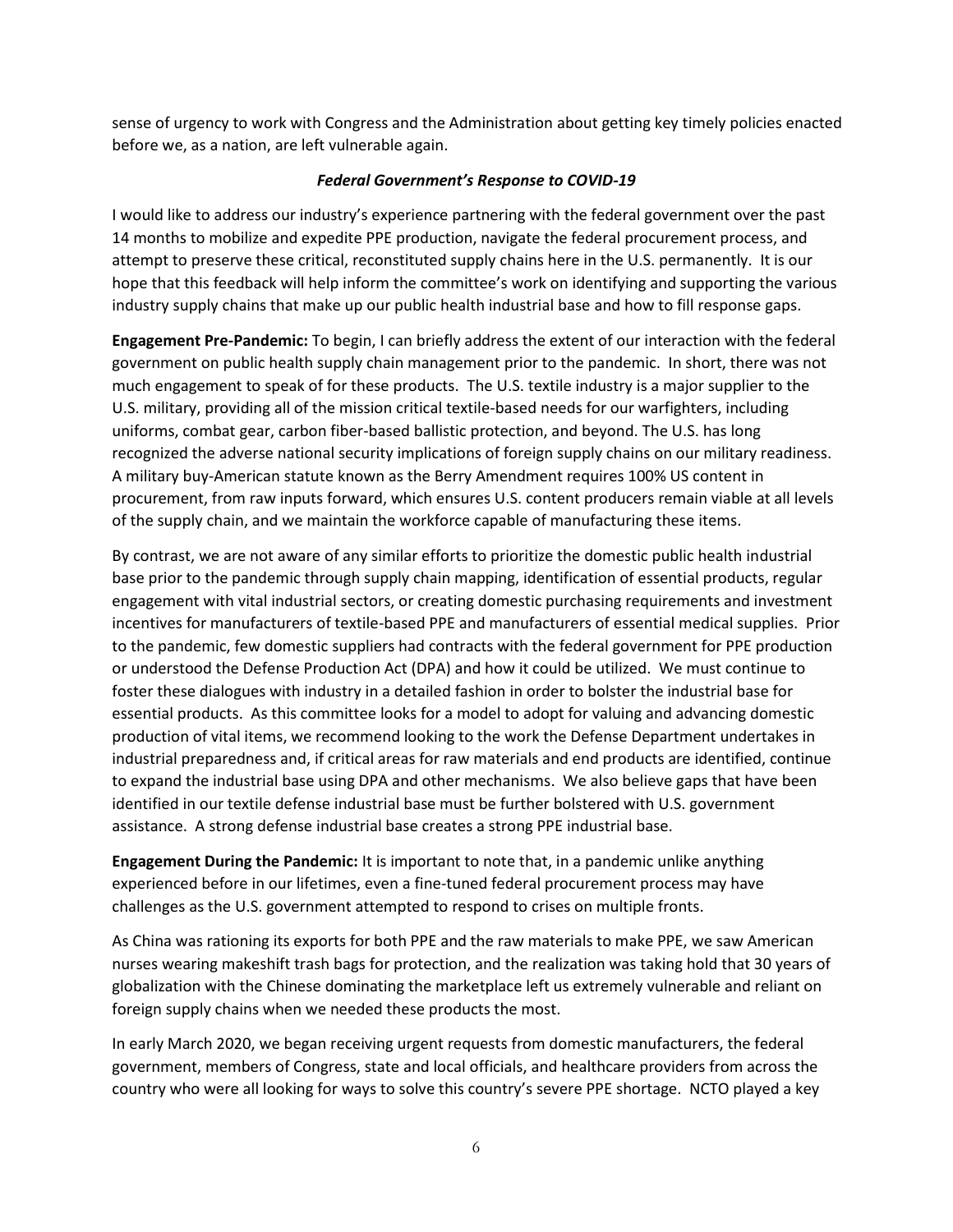role as the voice of domestic textile manufacturers in these conversations. We worked tirelessly to facilitate the connections and conversations necessary to form integrated supply chains, and deliver high quality PPE and critical medical products to our frontline healthcare professionals and to the U.S. government. We also engaged extensively with multiple agencies across the federal government, including the COVID response team, serving as the key industry contact point throughout the crisis.

While it is hard to predict the magnitude and severity of any multi-faceted crisis, it was apparent that the United States lacked a comprehensive strategic plan and prioritization for this critical industrial base. This is a lesson learned and should continue to be addressed moving forward before the we face the next healthcare emergency. I will outline from some of the challenges our industry faced during this time and provide key recommendations on what the United States government can do to help ensure that gaps in the federal response are eliminated moving forward.

**Varying Federal Government Contracting Processes:** During the pandemic, there were multiple agencies making substantial PPE purchases with several fits and starts to the contracting process that created confusion and lost revenue across the industry. HHS, FEMA, and DoD all made significant purchases of PPE during this time and there were key changes at the agencies who were acquiring PPE for the SNS and the bid process. At the height of the emergency, there were many conflicting demand signals that the U.S. textile industry had to navigate to supply the U.S. government timely, quality PPE.

As an example, federal contracting responsibility for an early solicitation from FEMA on behalf of HHS for the SNS was transferred to DoD, which created confusion on the part of U.S. manufacturers actively bidding on government PPE contracts. Manufacturers were initially told that DoD would order off of existing FEMA contracts, only to be informed later that this would not be possible due to conflicting procurement processes. As a result, companies had to file new bids for different agencies to supply the same product—even if they were already a supplier.

Although this move effectively reset the clock on the procurement process, the fact that the solicitations were then reissued by the Defense Logistics Agency was a welcome development based on our longstanding relationship with DLA and DoD's requirement to source military textile-based gear and other items domestically under the Berry Amendment. This provided a significant opportunity to get the full industrial base to work to supply essential PPE to the SNS to be deployed to frontline workers.

It was apparent to our industry early on that there was a lack of necessary coordination between HHS and DLA on specific procurement priorities and miscommunication between the agencies on the PPE required. By way of example, in May of last year, DLA issued a Request for Proposal (RFP) for reusable Level 1 isolation gowns. However, just days before projected awards were to be made, HHS determined Level 1 gowns were no longer needed and instead reconfigured the RFP to purchase an estimated 250 million Level 2-4 gowns, the vast majority of which would be disposable. Based on the volume and tight turnaround time associated with the original RFP, the U.S. textile industry ran millions of yards of fabric in advance to meet Level 1 reusable specifications which is consistent with industry practice in federal contracting. Pulling down the original RFP for Level 1 reusable gowns sent a confusing demand signal and led the industry to produce millions of yards of fabric with no destination.

You can imagine the severe frustration among U.S. companies that undertook significant expense to respond to the original RFP in an effort to supply lifesaving products amid the ongoing crisis. Several of these companies were forced to idle capacity and lay off workers, while excess inventory tied up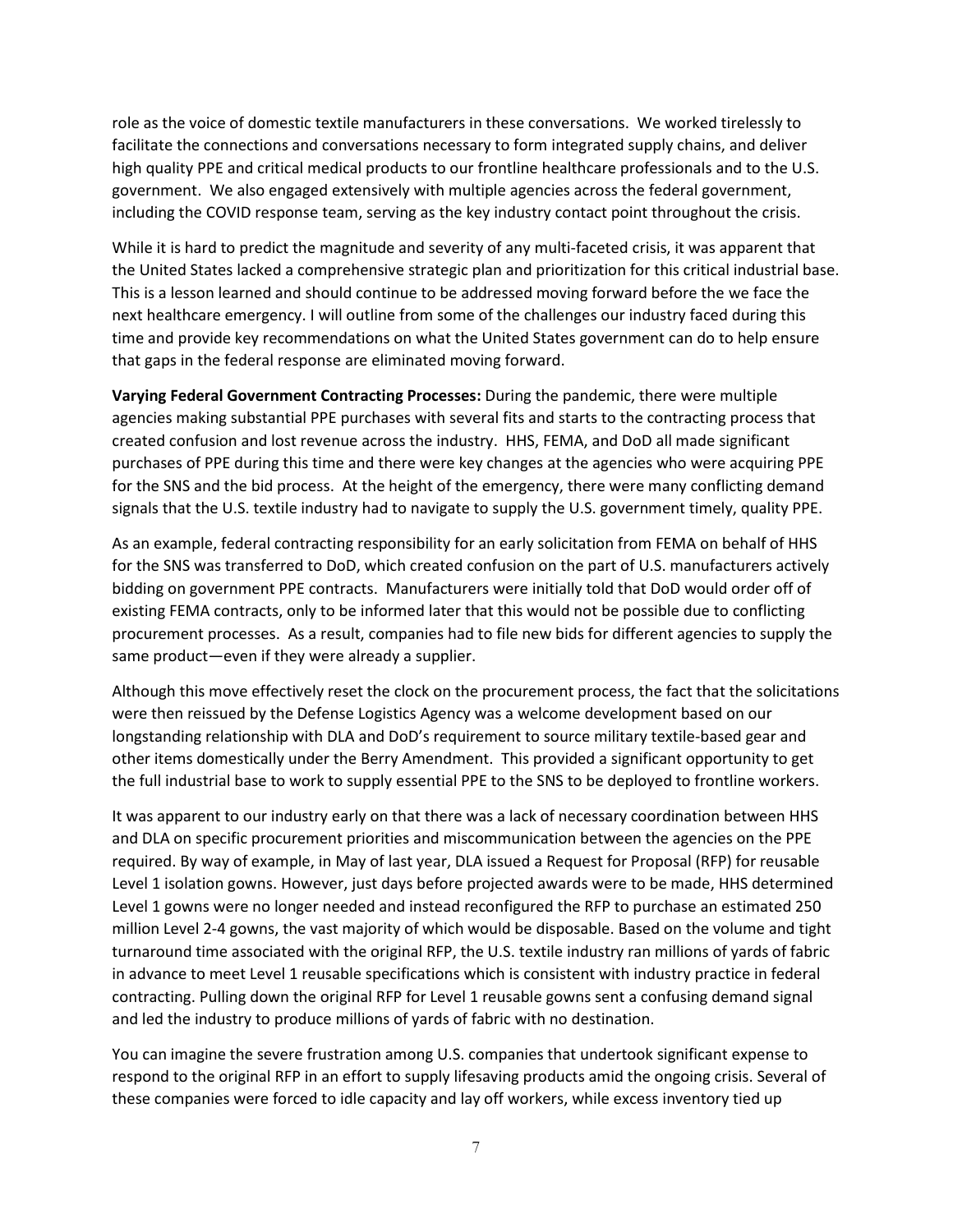working capital. Further, we are also concerned with the pivot from reusable to disposable gowns, when reusable gowns represent a more sustainable and cost-effective option to the government and end users over time. When awards were made, NCTO and other industry organizations immediately raised concerns on the vetting process associated with certain awardees, including some newly incorporated companies with little track record and lack of financial credit winning multi-million dollar awards. Further questions were raised about whether items met the necessary health and safety standards which led DLA to do further post award vetting.

We do want to note that under a March 2021 RFP for reusable masks, we are very grateful to DLA for doing extensive pre-vetting and post-vetting of awardees and verifying the entire Berry-compliant supply chain before awards were made to ensure that companies selected met high product quality and manufacturing standards. Further, the detailed requirements and performance standards for the masks demonstrates the coordination between the agencies on this priority purchase. We believe it is important to highlight the value of awarding contracts to companies with a proven track record and ability to perform who can supply the U.S. government with quality PPE. We encourage the federal government to continue these practices on procurement moving ahead.

**Lack of Long-term Federal Contracts:** Virtually all federal PPE contracts during the pandemic have been restricted to short-term durations, averaging just 90-120 days. The Canadian government, by contrast, issued 10-year contracts to 2 separate N95 mask producers to foster investments in needed domestic capacity. The short-term approach here in the U.S. has had a chilling effect on U.S. investment as domestic textile manufacturers are reluctant to shoulder additional risks while simultaneously struggling with a historic downturn in traditional business resulting from COVID-19. Our industry wants to make significant investments in advanced manufacturing, like automated equipment to produce PPE, but manufacturers need longer-term, 3-to-5-year contracts to justify that investment. Providing a credible quantification of future PPE needs for the SNS through long-term contracting will help afford the assurances needed to incentivize investment in textile-based PPE manufacturing.

## *Recommendations for Key Contracting Reforms*

The challenges posed by short-term emergency contracting as a standard practice can be mitigated by adopting several reforms that are designed to bolster private sector investment in U.S. PPE supply chains, including:

- **EXECT:** Issue Long-term Contracts: The short-term PPE contracts issued in response to COVID-19 over the past 14 months do not provide the certainty that domestic industry needs to make the investments in our facilities and workforce to meet long-term PPE manufacturing goals. Our industry wants to make significant investments in automated equipment and advanced manufacturing to make PPE, but we need long-term contracts to help realize that investment. This contract certainty would provide added assurances and incentivize investment in equipment, hiring workers, and retooling operations.
- **Require Whole of Government Acquisition of Domestically Manufactured PPE: The domestic** supply chain for personal protective equipment is under enormous strain, leading to industry consolidation and company closures. To ensure the United States continues to have an innovative manufacturing base that can surge in times of urgency, it is imperative that Congress require DoD and adjacent agencies such as the Department of Homeland Security, the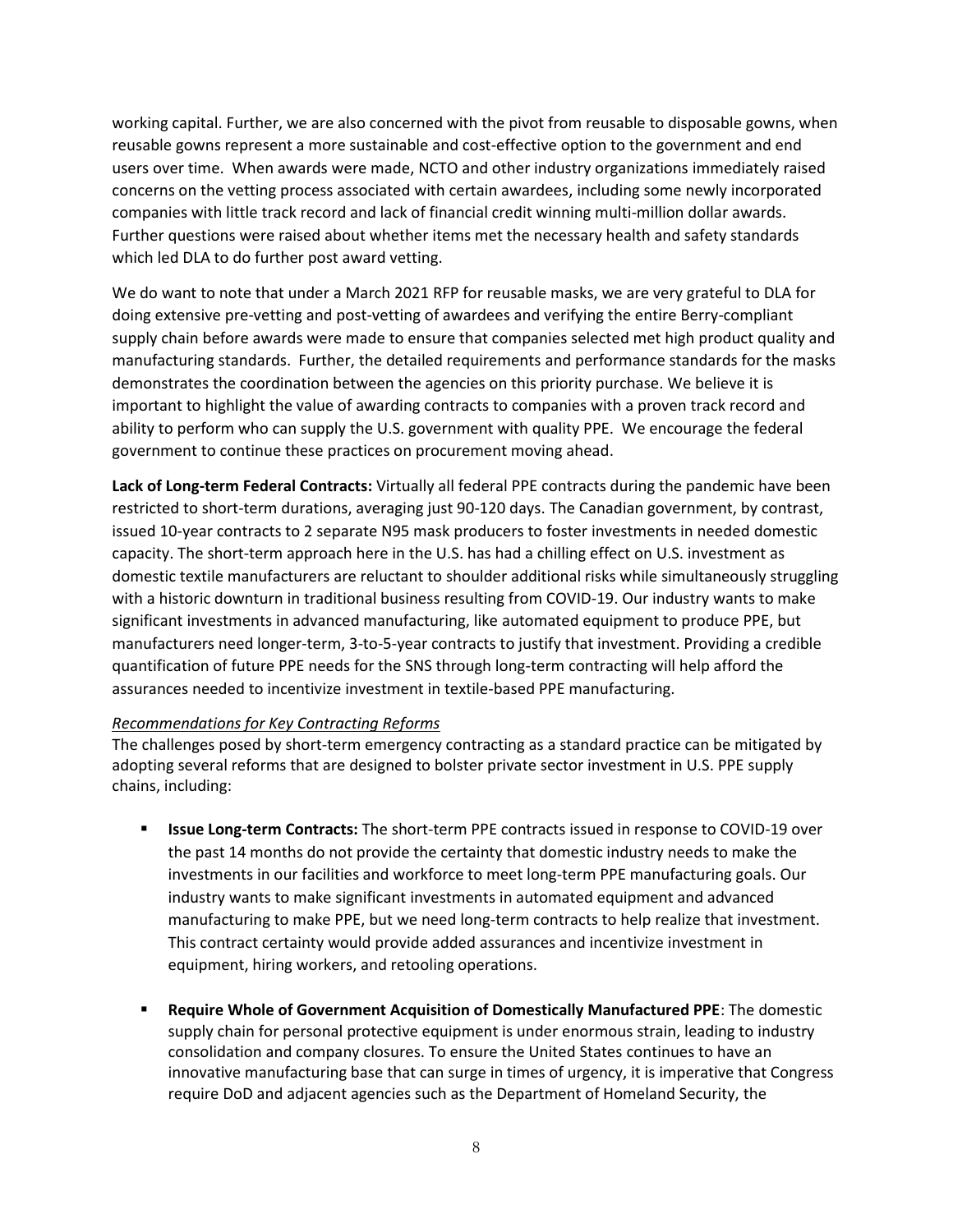Department of Veterans Affairs, HHS, and the Department of Justice (DOJ) to adopt policies similar to the Berry Amendment that require the domestic procurement of products essential to the health and welfare of our nation. Simply put, DoD is not a large enough and consistent enough customer for U.S. manufacturers and without the expansion of the addressable market for domestic products, the PPE industrial base will continue to decline.

- **EXEDENT PRIORITY PRIOR IS 20 YOM THE PRIORITY PRIORITY PRIORITY PRIORITY PRIORITY PRIORITY PRIORITY PRIORITY PRIORITY PRIORITY PRIORITY PRIORITY PRIORITY PRIORITY PRIORITY PRIORITY PRIORITY PRIORITY PRIORITY PRIORITY PRIO** government to utilize a multitude of factors when determining contract awards instead of price alone. This should take into account past performance and the viability of a potential awardee, examination of credit/financial capabilities, and the quality of the item procured to ensure it can meet healthcare standards. In addition, we would encourage the government to prioritize contract awards for manufacturers over distributors to help directly support production.
- **Verification of Potential Awardees:** We strongly encourage the U.S. government to implement thorough verification procedures for all awardees to understand capabilities, capacity, and ability to perform on contracts. For Berry-compliant products, we ask the U.S. government to verify the entirety of the supply chain to ensure the capacity is there to satisfy the requirements of any potential contract and that each item purchased meets high quality standards and share details on verifications/compliance standards and outcomes with industry.
- **Seamless Contracting Processes:** As the federal government is making further purchases of PPE, it is important to ensure a seamless contracting process if different agencies are doing purchasing for the SNS. As noted above when contracting moved from FEMA to DLA, there was confusion in this process. Further, since HHS is the lead purchaser of these items, it is imperative that a unified strategy is deployed to ensure that the requirements and needs are aligned across involved agencies and industry is given a consistent message.
- **E** Ensure DLA Leads Federal PPE Procurement Pending Enactment of Reforms: Given that DLA values domestic manufacturing and procures these items under the Berry Amendment's strong domestic content and labor requirements, it is key for our emergent domestic PPE supply chains that DLA continues to be the federal government's PPE purchasing arm until Berry-like rules are instituted for other agencies. Currently, if HHS and other agencies make purchases, they are not required to purchase fully made in America PPE.
- **Prioritize Existing U.S. Partnerships Within the Western Hemisphere**: In addition to establishing a Berry Amendment rule for federal procurement of PPE, Congress should adopt a tiered contracting system that gives a secondary preference to producers in the Western Hemisphere. Specifically, after Berry sources are exhausted, priority should next be given to bids that utilize the joint production capacity of U.S. producers and our Western Hemisphere FTA and preference partners over Chinese and other foreign-made product. Doing so would help to stimulate PPE investment throughout the Western Hemisphere while simultaneously reducing our dependence on Asian supply lines that proved unreliable at the height of the pandemic.

These necessary contract reforms will help U.S. manufacturers better compete with offshore suppliers who often have significant price advantages due to government subsidies and in some abhorrent instances, forced labor.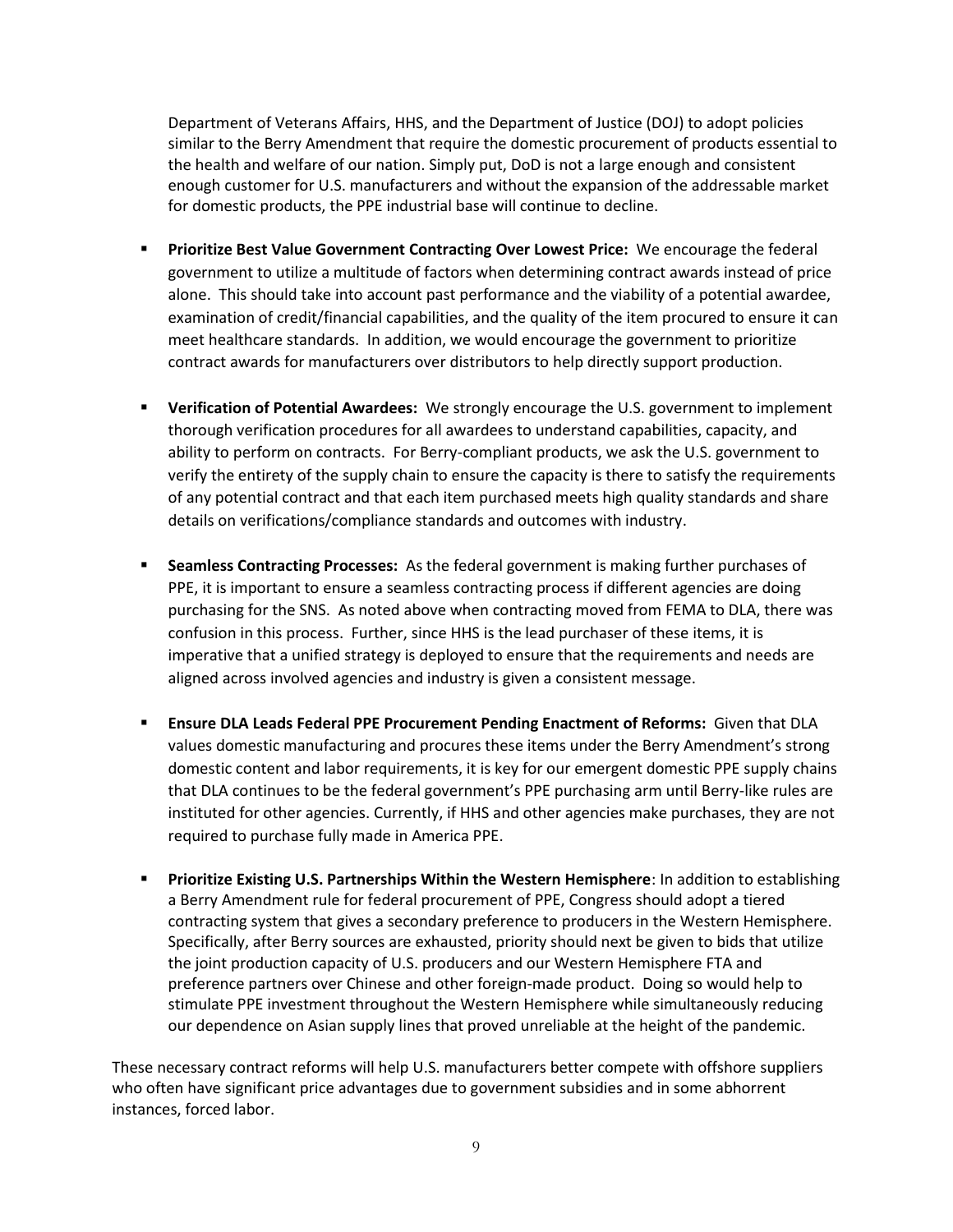**No Domestic Sourcing Requirements for Public Health PPE Items:** In addition to the challenges of shortterm contracts, the lack of statutory mandates requiring domestic preferences for essential public health items has resulted in the rejection of numerous U.S. manufacturing bids to supply PPE. The absence of federal domestic purchasing requirements creates further uncertainty as to whether there will be a stable, long-term demand for U.S.-made PPE. Applying strong procurement rules will unequivocally lead to investments in this sector and help onshore the American PPE industry.

The recent disruption in global PPE supply orchestrated by China demonstrates that PPE self-sufficiency is a national security matter and justifies the need for domestic purchase mandates across all federal agencies for PPE and other critical medical supplies.

#### *Recommendations for Adopting Strong U.S. Procurement Rules for PPE*

To safeguard our public health security, we must establish strong, proven domestic procurement rules for federal purchases of textile-based PPE. While the President's Build Back Better initiative and recent Executive Order to identify ways to strengthen Buy American rules are a positive start, it is essential that Congress pass legislation that ensures our domestic supply chain is resilient and significantly stronger as we confront the next crisis.

The Berry Amendment, which governs textile-related defense procurement, should serve as a model for any new domestic procurement rules covering federal purchases of PPE. Our military leadership recognizes the importance of having a robust U.S. manufacturing base capable of servicing its mission critical needs. Otherwise, our national defense would be severely hampered in times of conflict by disrupted international supply chains and our military effectiveness beholden to the whims of potentially hostile regimes who control production through state-owned businesses. As with military procurement, new federal government domestic purchasing requirements for PPE will create the stable demand for U.S.-made PPE that will incentivize investment in and the viability of domestic PPE manufacturing by sending a strong and consistent demand signal from the federal government. When crafting domestic procurement rules, it is vital that exceptions to these requirements are narrowly tailored and any waivers should be issued only after thorough review of domestic supply chains, production capacity, and manufacturing gaps within industry. We are pleased to note that several DLA waivers issued early on during the pandemic for certain key items like gowns and N95s have been allowed to lapse in recognition of the significant domestic capacity that has come online throughout the pandemic. Further, our taxpayer dollars should not go to China and other foreign PPE producers, only to have those same offshore producers withhold access to vital supplies and equipment in the face of global shortages.

In this regard, we again commend the committee's support for S. 1306, the Portman-Peters Make PPE in America Act reported favorably and unanimously out of committee last week. In addition to the contracting reforms mentioned earlier, this bill also extends strong U.S. purchasing requirements for essential PPE to DHS and other federal agencies. We also note the important role that other pending legislation can play in expanding domestic production of essential items, and recommend the committee expedite consideration of these proposals as soon as feasible. Among these are The Homeland Procurement Reform Act (S. 1009/H.R. 2915) and the American PPE Supply Chain Integrity Act (H.R. 1466). Without the implementation of thoughtful policies such as those contained in these bills, what is left of the domestic PPE industry will continue to wither away and leave the United States exposed to future biological and viral threats.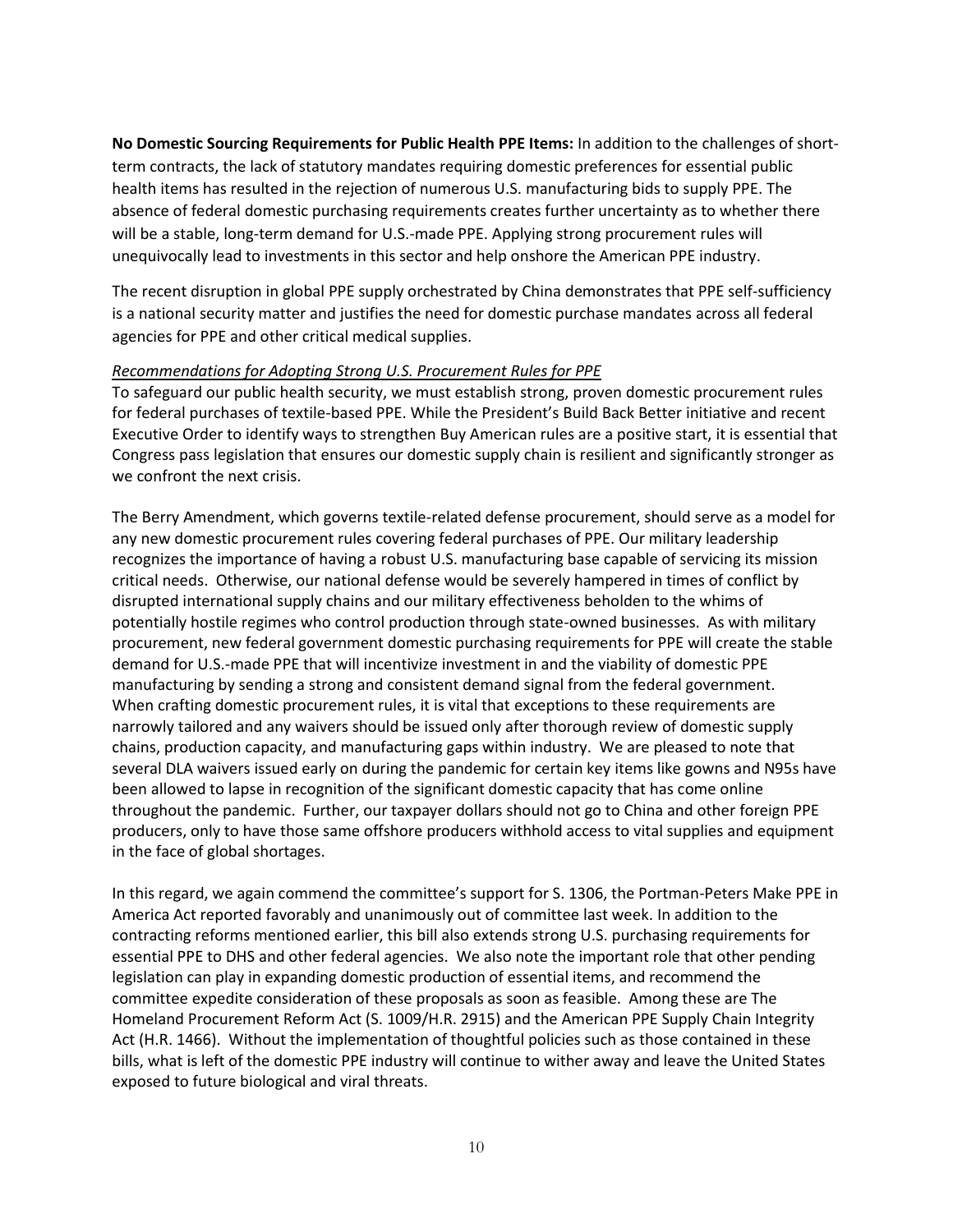**Incentivize Private Sector Purchases of U.S.-made PPE:**While federal purchases certainly support domestic production and U.S. manufacturing, the marketplace for American-made PPE should be as broad as possible to build and sustain our capacity. For instance, while the Berry Amendment is instrumental in supporting American textile manufacturing, defense orders on average account for only a fraction of our manufacturers' total production. Private sector demand drives domestic production. The private sector accounts for approximately 90 percent and above of purchases of these items in nonpandemic settings. This is an essential piece to onshoring this critical production chain long-term.

#### *Recommendations for Incentivizing Private Sector Purchase of U.S.-made PPE:*

Federal incentives should be created, such as tax credits and improved Medicare and Medicaid reimbursements for large private sector U.S. hospitals and provider networks purchases of Americanmade PPE. Doing so will help expand our domestic customer base for PPE beyond the federal government to the private sector, provide long-term stability to U.S. PPE producers, and enhance our national manufacturing capacity. Once this current pandemic subsides, U.S. private sector PPE demand has every motivation to chase the cheapest price for Chinese PPE. Without federal incentives for purchasing domestic PPE, our hospitals and communities will face the same PPE shortages when the next public health emergency arrives.

**Defense Production Act:** Since its inception, DPA has been utilized by the Defense Department to make critical investments in domestic manufacturing infrastructure and capacity. If deployed correctly, it can be a critical tool to help create immediate and long-term industrial capacity to manufacture essential medical PPE.

DPA has been an important tool for boosting certain essential items like N95 mask production. However, DPA appears to have been utilized relatively sparingly by the federal government in our specific sector. For example, while the U.S. government encouraged applicants to submit proposals for DPA funding during the pandemic, there was never a structured conversation with manufacturers to assess the government's overall needs. This led to confusion as to what resources would be available to build capacity for any gaps in the supply chain, along with uncertainty regarding the government's plan to address those gaps through deploying DPA to buy equipment, retrofit and modernize facilities, or meet other emergency capital needs. It is vital that industry understand the priorities for DPA funding regularly so that manufacturers can respond accordingly. Sometimes proposals are rejected with no understanding of the rationale for the rejection or redirection toward what the U.S. government may be seeking. Regular and clear communication with manufacturers is essential to help further align our shared interests and respond to the nation's priority needs. DPA is a critical tool that could strengthen the overall textile production base for PPE and other essential items – and we encourage the federal government to utilize it more robustly for our sector.

## *Recommendations for Strategically Deploying the Defense Production Act*

We highly recommend better coordination with industry and a more expansive application of DPA funding to exponentially increase this program's effectiveness. The American textile industry welcomes the private-public partnerships that are created when the federal government makes capital investments under DPA. Further, incentives to invest in the manufacturing base coupled with DPA is also a critical tool to bolster domestic capabilities.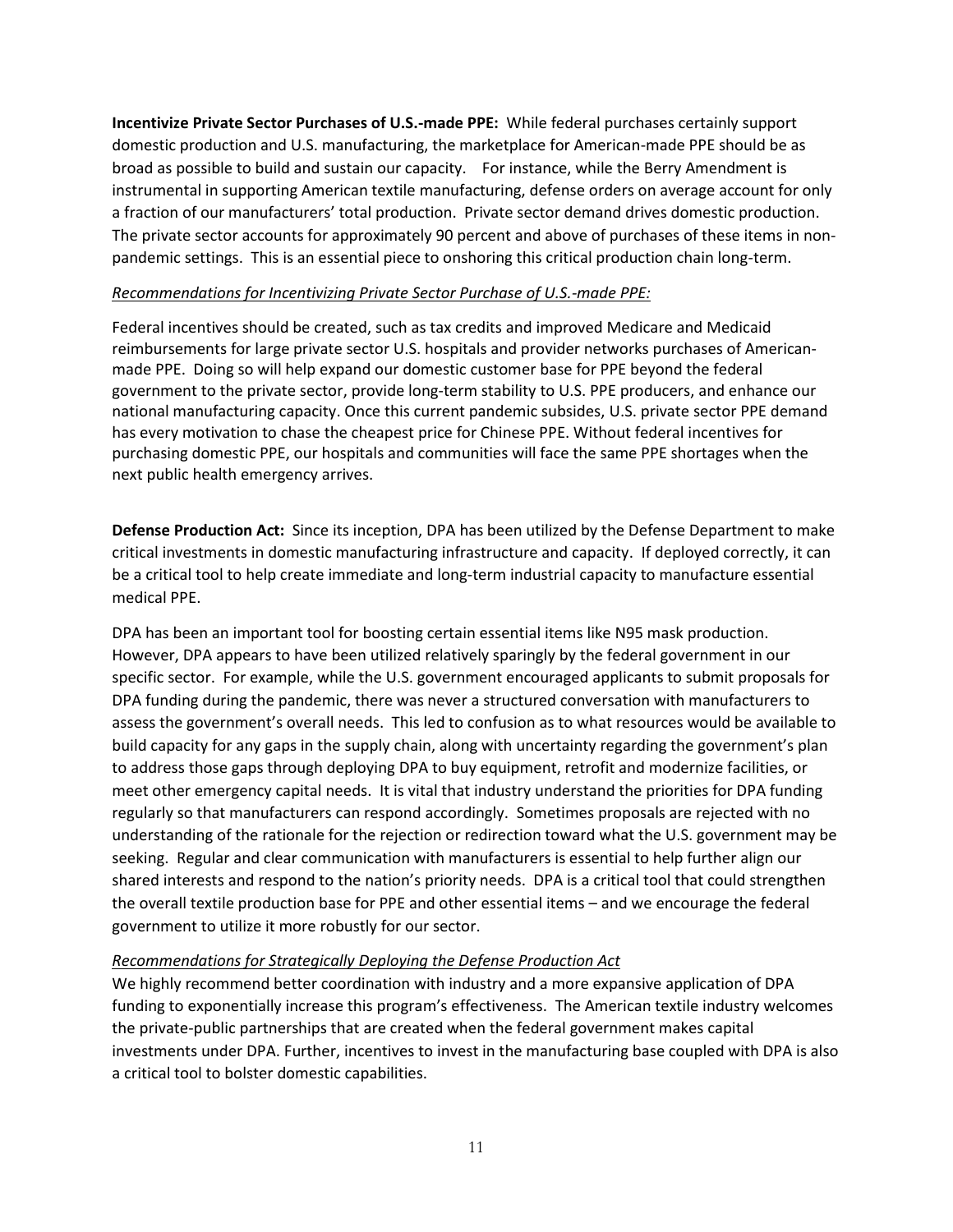We also strongly recommend that DPA be used to diversify sourcing of critical products by creating redundant domestic supply chains. Pre-COVID, the United States had just one manufacturer of testing kit swabs located in Maine and one foreign manufacturer in Italy. DPA and federal funding has been utilized extensively to expand this essential production, but there has been no further federal funding to diversify swab production in the United States beyond this one producer. If something were to happen to that one producer, it would cripple our industrial health base for essential testing. Without diversifying production in the U.S. to help mitigate supply chain risk, we leave the United States vulnerable in a future pandemic. I represent an Ohio company that would like to expand their operations to be a critical surge/back-up producer and converted operations to making testing kits swabs—but their ability to stay in this market long-term will be hindered without federal investment. They have applied for DPA funding several months ago but to date have not received a response. This is the kind of project that should be an immediate priority for DPA funding. Diversifying federal investment in multiple production lines helps mitigate risk and strengthen U.S. resiliency.

Moreover, there are significant opportunities for the DPA to be utilized further to bolster both raw material inputs and finishing technologies to help ensure we are making globally competitive PPE products and other essential (military) items in the United States.

**Lack of Coordinated, Strategic Public Policy:** At present, our industry lacks a roadmap on long-term federal government contracts, has no U.S. domestic purchasing requirements for PPE with Berry-like contracting rules, is unaware of any long-term government strategy to invest in the U.S. textile industry, and there are no incentives for the private purchase of these products by hospitals and nursing homes. Without legislation to address these aspects, we remain severely vulnerable and dependent on Chinese dominated supply chains for decades to come.

A key aspect of this coordinated federal strategy should be comprehensive supply chain mapping and a capacity assessment of the U.S. public health industrial base.

## *Recommendations for Adopting Coordinated Public Policy*

Congress and the administration can promote a comprehensive, unified federal government policy approach to domestic PPE supply chains through various steps, including:

- **EXECT** Clear and Regular Communication with Industry: It is essential moving forward that the administration and Congress have regular and clear communication with industry on the status of our industrial base, federal demand signals, and further policy tools that are necessary to foster onshoring critical manufacturing. These strategic dialogues play a crucial role in developing solutions to help expand this critical industrial base moving forward. This includes regularly mapping this critical supply chain to understand deficiencies and areas for investment.
- **EXED Improvements for the Strategic National Stockpile:** Next, we need to improve and streamline the role that the SNS plays in preparing for and leading our national response to a national health crisis. The Stockpile must always be prepared to meet our public health needs efficiently and adequately during a pandemic or other public health emergencies. We must have wellstocked, current supplies on hand, sufficiently capable means for distributing these supplies, and the ability to quickly mobilize production to supplement supplies as needed. The U.S. should also develop a plan to cycle out products in the SNS and issue contracts to backfill these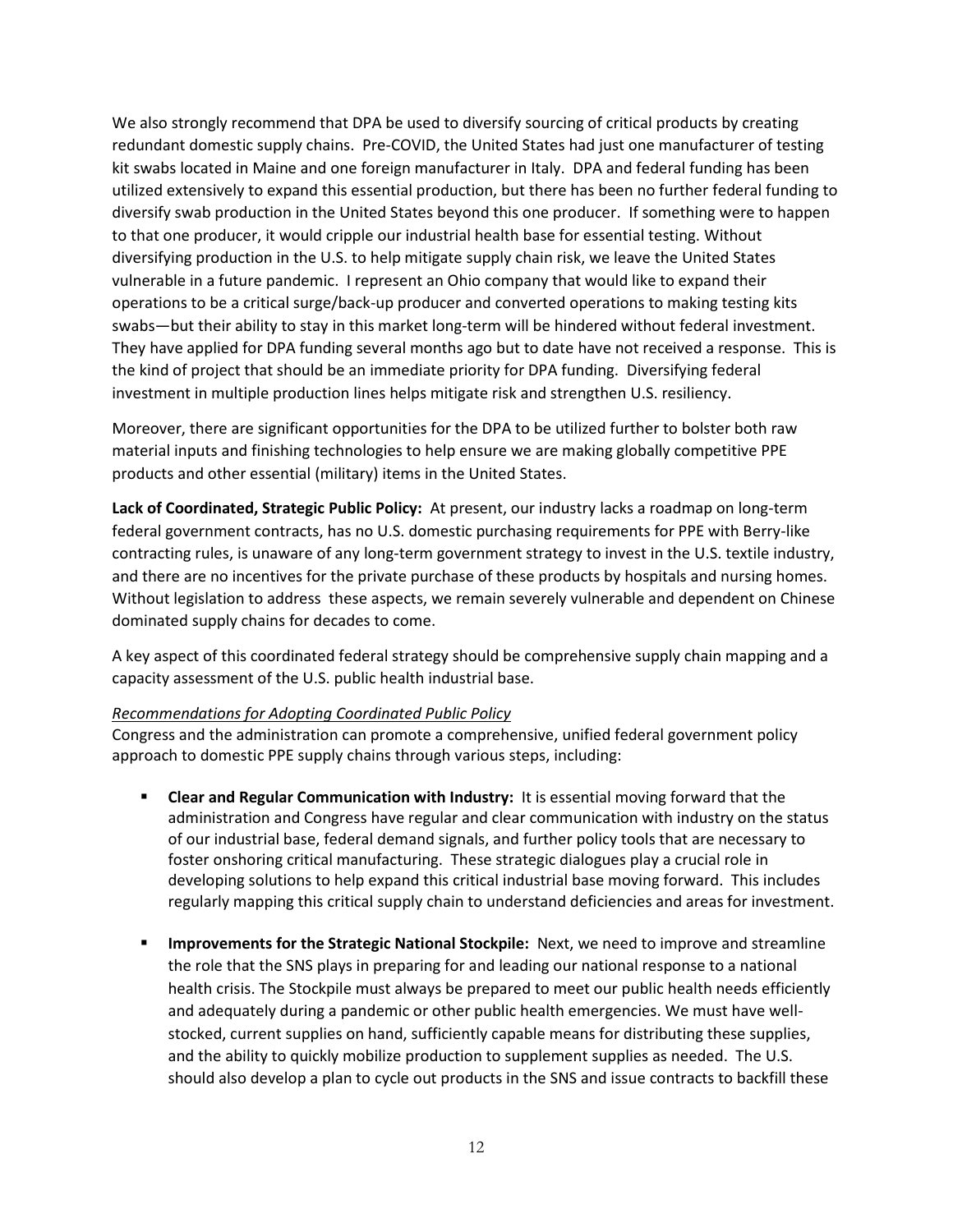critical products. These goals, plus comprehensive supply chain mapping, will require additional advance planning by the executive branch and proper oversight and funding by Congress.

## *Additional Recommendations*

As we exit the current crisis, rational federal policies are needed to ensure a stable overall environment where domestic supply chains for critical materials, such as PPE, can thrive in the United States. In that regard, NCTO has proactively coordinated with 20 additional trade associations and labor groups representing the entire domestic supply chain to develop and propose a commonsense approach to strengthening the integrated U.S. textile sector, including those engaged in PPE production.<sup>7</sup> We are united in our support for key policy and contracting improvements to address both our long-term goals of building, strengthening, and maintaining a U.S. PPE supply chain, and meeting the immediate PPE needs of our frontline health care workers, patients, and the general public. In addition to those already outlined above, we support additional improvements to U.S. public health policy including:

**Reassess and Address Imbalances in U.S. Trade Policy:** The above listed recommendations will only succeed under a broader policy framework that values U.S. manufacturing and its workforce. At a minimum, this broader framework must include the following:

- **Support PPE Tariffs:** Tariffs serve a critically important role in balancing the unfair advantages that non-market economies have over domestic producers. As we have discussed earlier, these advantages include government subsidies, state-owned enterprises, non-reciprocal trade policies, intellectual property theft, currency manipulation, and sub-standard labor and environmental policies. Congress needs to keep PPE tariffs on finished products in place to support U.S. businesses and workers and our FTA partners who abide by higher standards to earn duty-free access to our market. We also note that some tariffs for finished PPE products are at zero right now – which creates an unbalanced access to the U.S. market for some items and encourages the use of others. Congress must resist pressure to waive, delay, or reduce duties from massive importers who undermine U.S. manufacturing through an insistence on sourcing goods from countries that routinely employ these sub-standard practices.
- **Enforce U.S. Trade Laws:** The full force of our country's investigative and enforcement capabilities must be unleashed to eradicate illegal and unfair trading practices. This would include steps to severely punish dumping and subsidy activities, and to block the importation of counterfeit goods and those made with slave labor and child labor. A top priority in this area should be the aggressive enforcement of the current Customs and Border Protection withhold release order on Chinese cotton and textile products made with forced labor. It is bad enough that China was able to deconstruct America's PPE production chain through their extensive state planning and subsidies, it would be completely unacceptable to ignore the role that their reprehensible human rights abuses play in their dominance of global PPE markets. Furthermore, we must crack down on counterfeits. Regrettably, independent studies have

<sup>7</sup> Joint Statement on Policy Objectives for Reshoring and Safeguarding Domestic PPE Manufacturing, [http://www.ncto.org/wp-content/uploads/2020/07/2020-07-20-Joint-Industry-Statement-on-PPE-Principles-](http://www.ncto.org/wp-content/uploads/2020/07/2020-07-20-Joint-Industry-Statement-on-PPE-Principles-Final.pdf)[Final.pdf](http://www.ncto.org/wp-content/uploads/2020/07/2020-07-20-Joint-Industry-Statement-on-PPE-Principles-Final.pdf)